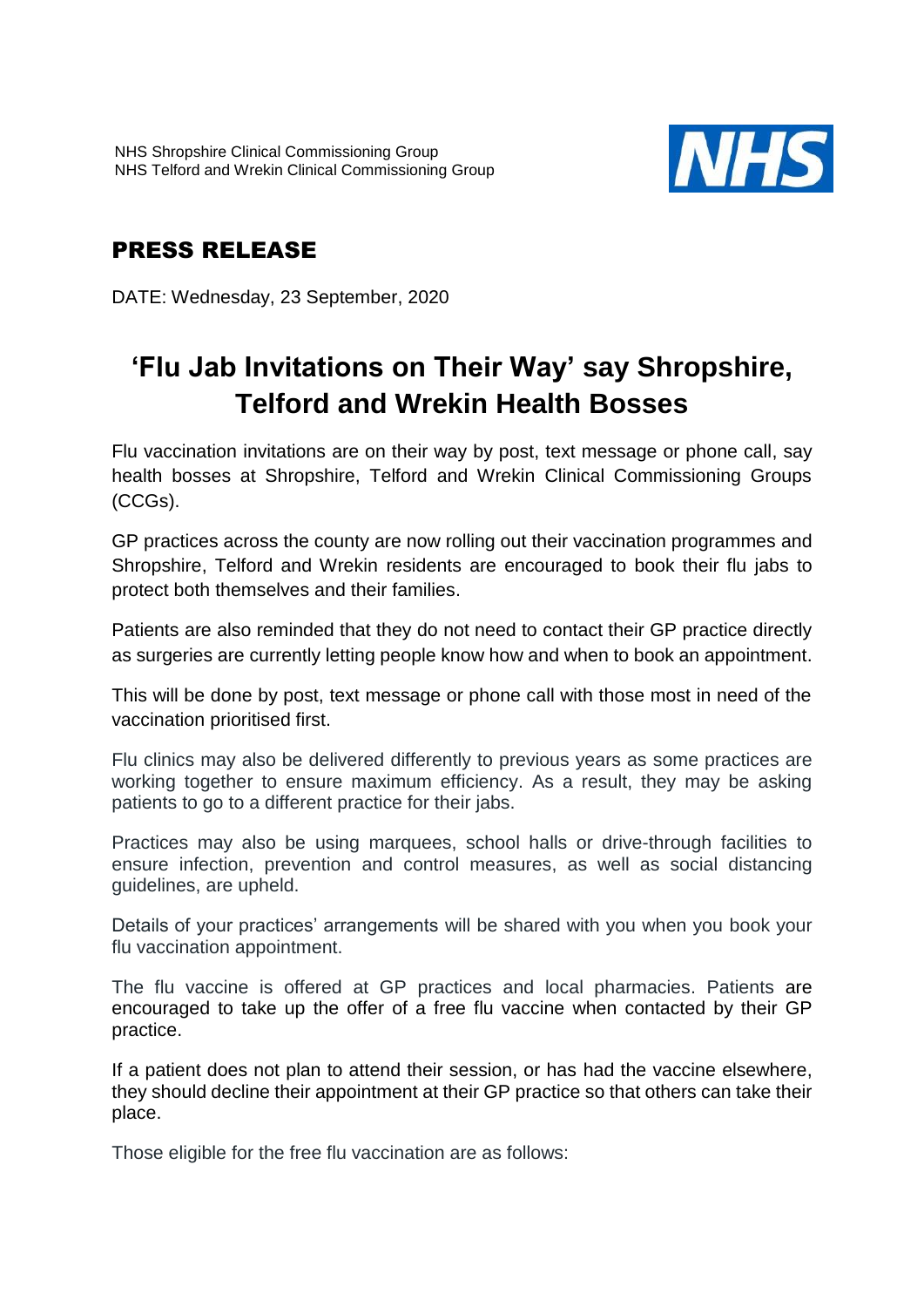- children aged 2 and 3 on 31 August, 2020
- children in primary school
- children in year 7 (secondary school)
- adults 65 and over
- people with certain medical conditions (including children in at-risk groups from 6 months of age)
- pregnant women
- people living with someone who is at high risk from coronavirus (on the NHS shielded patient list)
- frontline health or social care workers

Children in primary school and in year 7 of secondary school will be able to access the free flu vaccine through the schools programme and not at a GP practice.

For people aged between 50 and 64 that **do not** have underlying health conditions, the vaccination will not be available until November and December of this year, providing there is a sufficient amount of vaccine left.

No appointments will be offered for this age group until then as this ensures those patients most at risk are vaccinated first.

If you are between 50 and 64 and you fall into another group eligible for the flu vaccination, for example; you have a health condition which puts you at risk from the flu, you will be invited earlier.

Dr Julian Povey, Joint Chair of Shropshire, Telford and Wrekin CCGs, said: "Every year the flu hospitalises and kills thousands but the flu vaccine is the most effective way to protect yourself, your friends and your family from catching the flu.

"We are encouraging all of those eligible to look out for their flu jab invitation and not to contact GP practices directly, as people will be invited for their vaccinations depending on their clinical need. Those most at risk will get their jabs first."

The symptoms of flu are fever, cough, sore throat, runny or stuffy nose, muscle and body aches, headaches, tiredness and some may experience vomiting and diarrhoea.

For more flu advice please [click here](https://www.nhs.uk/conditions/vaccinations/flu-influenza-vaccine/) for further information.

## **Ends**

**For more information please contact: Rachael Jones, Communications and Engagement Specialist NHS Shropshire Clinical Commissioning Group E-mail: [rachael.jones31@nhs.net](mailto:rachael.jones31@nhs.net)**